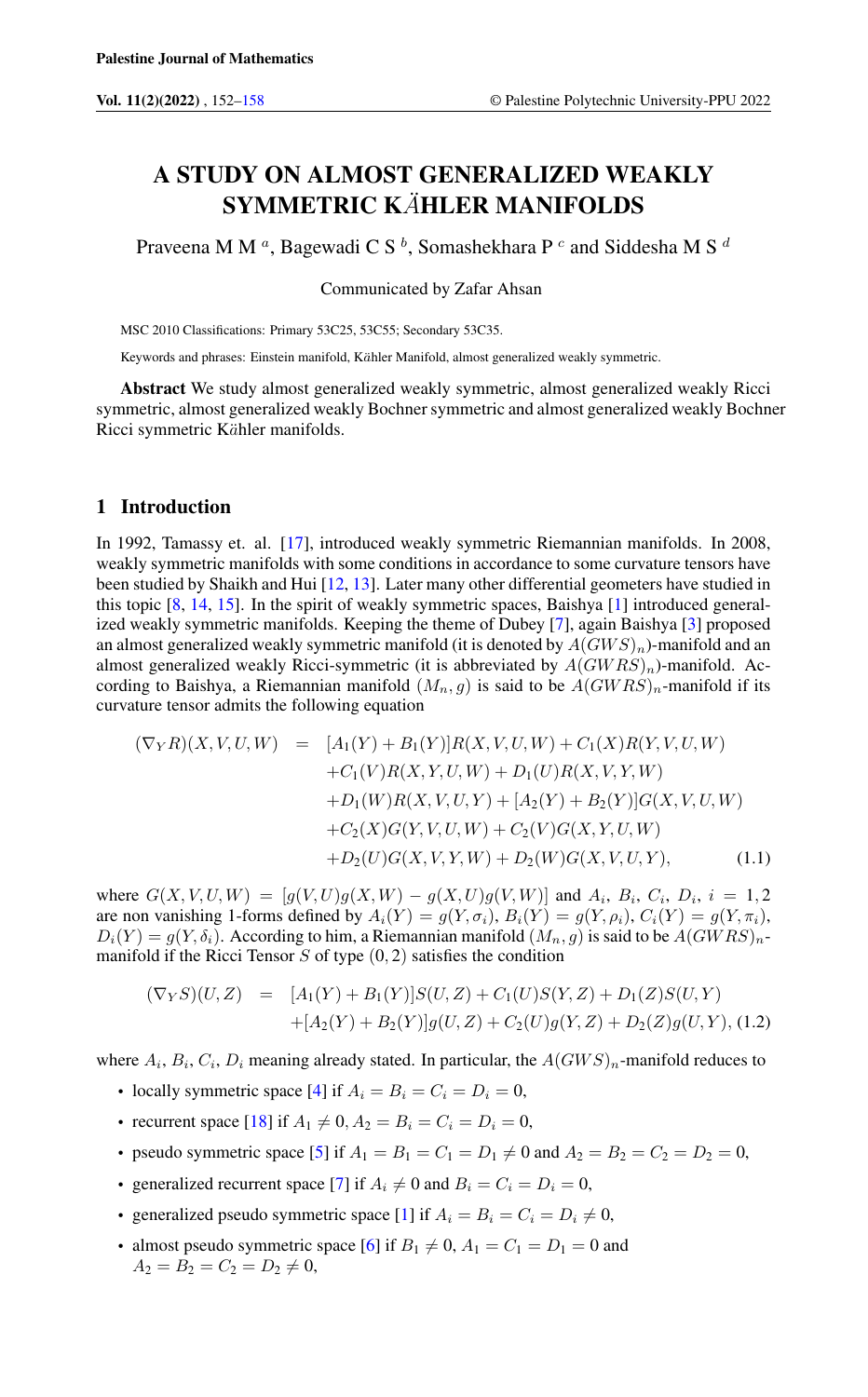• almost generalized pseudo symmetric space [\[2\]](#page-5-9) if  $B_i \neq 0$   $A_i = C_i = D_i \neq 0$ .

In 2000, Tamassy et. al., [\[16\]](#page-6-5) found interesting results on weakly symmetric and weakly Riccisymmetric Kähler manifolds. The almost pseudo symmetric Kähler manifolds were studied by Bagewadi and Praveena [\[9,](#page-5-10) [10\]](#page-5-11). Recently we explored the existance of solitons in almost pseudo symmetric Kählerian space-time manifolds  $[11]$ . Motivated by these ideas in the present paper we study almost generalized weakly symmetric, almost generalized weakly Ricci symmetric, almost generalized weakly Bochner symmetric and almost generalized weakly Bochner Ricci symmetric Kähler manifolds.

### 2 Preliminaries

In a n(even)-dimensional Kähler manifold the following conditions hold  $[19]$ :

<span id="page-1-0"></span>
$$
J^{2}(Z) = -Z, \ g(JZ, JY) = g(Z, Y), \ R(Z, Y) = R(JZ, JY),
$$

$$
S(Z, JY) + S(JZ, Y) = 0 \ and \ (\nabla_{Z} J)(Y) = 0,
$$
 (2.1)

where  $\nabla$  is a (1, 1) tensor and g is a Riemannian metric.

**Definition 2.1.** A Kähler manifold is called an almost generalized weakly Bochner symmetric (its abbreviation is  $A(GWBS)_n$ )-manifold if its Bochner curvature tensor B of type  $(0,4)$ 

<span id="page-1-1"></span>
$$
(\nabla_Y B)(X, V, U, W) = [A_1(Y) + B_1(Y)]B(X, V, U, W) + C_1(X)B(Y, V, U, W) + C_1(V)B(X, Y, U, W) + D_1(U)B(X, V, Y, W) + D_1(W)B(X, V, U, Y) + [A_2(Y) + B_2(Y)]G(X, V, U, W) + C_2(X)G(Y, V, U, W) + C_2(V)G(X, Y, U, W) + D_2(U)G(X, V, Y, W) + D_2(W)G(X, V, U, Y),
$$
\n(2.2)

where  $A_i$ ,  $B_i$ ,  $C_i$ ,  $D_i$  are 1-forms (not simultaneously zero) and B is given by [\[19\]](#page-6-6)

$$
B(X, Y, Z, U) = R(X, Y, Z, U) - \frac{1}{2n+4} [g(Y, Z)S(X, U) - S(X, Z)g(Y, U) + g(JY, Z)S(JX, U) - S(JX, Z)g(JY, U) + S(Y, Z)g(X, U) - g(X, Z)S(Y, U) + S(JY, Z)g(JX, U) - g(JX, Z)S(JY, U) - 2S(Y, JX)g(JZ, U) - 2S(JZ, U)g(JX, Y)] + \frac{r}{(2n+2)(2n+4)} [g(Y, Z)g(X, U) - g(X, Z)g(Y, U) + g(JY, Z)g(JX, U) - g(JX, Z)g(JY, U) - 2g(JX, Y)g(JZ, U)],
$$
 (2.3)

**Definition 2.2.** A Kähler manifold is called an almost generalized weakly Bochner Ricci symmetric (its abbreviation is  $A(GWBRS)<sub>n</sub>$ )- manifold if its Bochner Ricci tensor K of type (0, 2) is not identically zero and satisfies the condition

$$
(\nabla_Y K)(U, Z) = [A_1(Y) + B_1(Y)]K(U, Z) + C_1(U)K(Y, Z) + D_1(Z)K(U, Y) + [A_2(Y) + B_2(Y)]g(U, Z) + C_2(U)g(Y, Z) + D_2(Z)g(U, Y), (2.4)
$$

where  $A_i$ ,  $B_i$ ,  $C_i$ ,  $D_i$  meaning already stated and K is given by,

<span id="page-1-2"></span>
$$
K(Y, Z) = \frac{n}{2n+4} [S(Y, Z) - \frac{r}{2(n+1)} g(Y, Z)].
$$
\n(2.5)

# 3  $A(GWS)<sub>n</sub>$ -Kähler manifold

We assume that  $(M_n, g)$  is an  $A(GWS)_n$ -Kähler manifold. Then from [\(2.1\)](#page-1-0) we can write

$$
(\nabla_X R)(Y, U, V, W) = (\nabla_X R)(JY, JU, V, W).
$$
\n(3.1)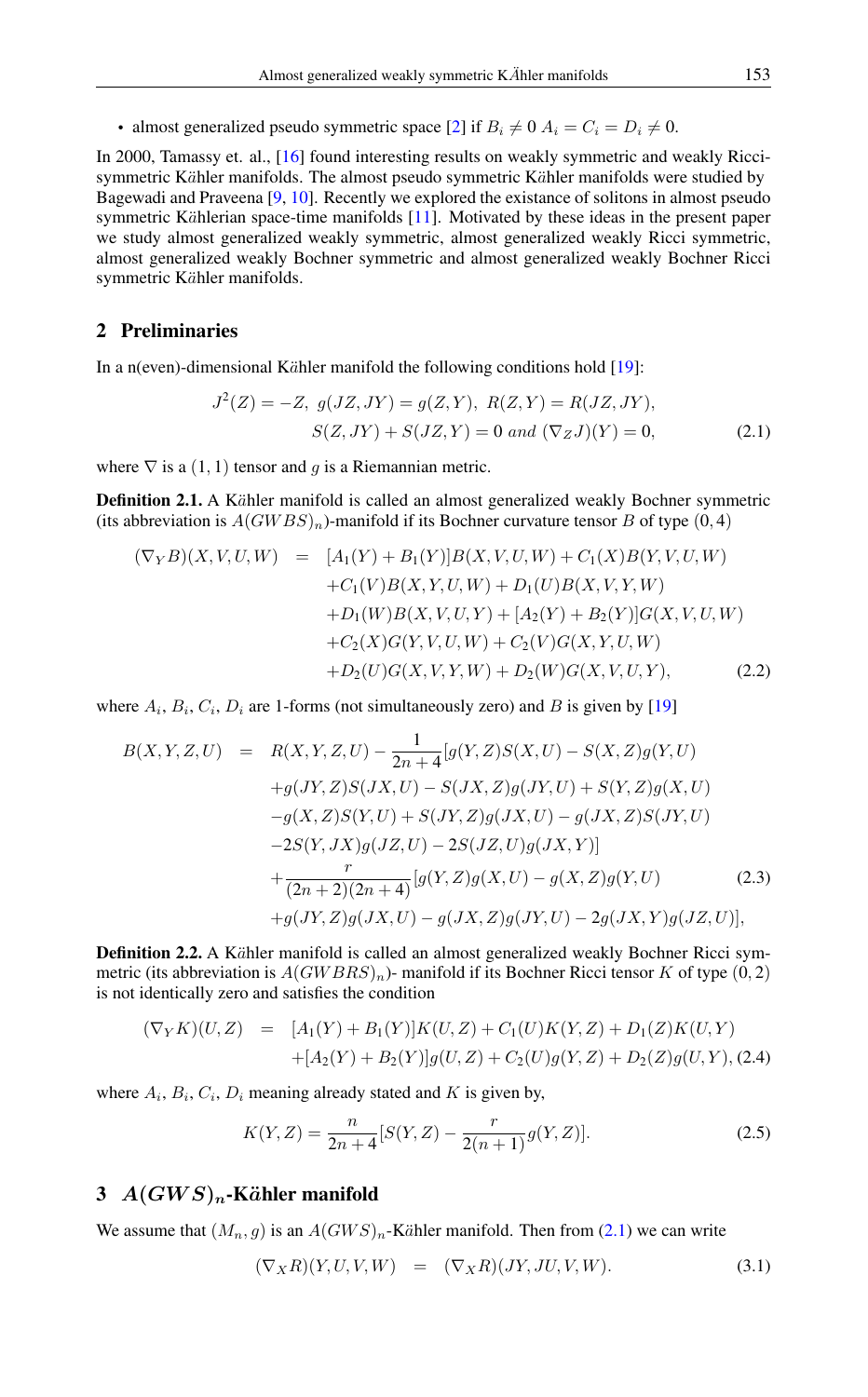Using  $(1.1)$  in above equation, we get

<span id="page-2-0"></span>
$$
C_1(Y)R(X, U, V, W) + C_1(U)R(Y, X, V, W) + [A_2(X) + B_2(X)]G(Y, U, V, W) + C_2(Y)G(X, U, V, W) + C_2(U)G(Y, X, V, W) + D_2(V)G(Y, U, X, W) + D_2(W)G(Y, U, V, X) = C_1(JY)R(X, JU, V, W) + C_1(JU)R(JY, X, V, W) + [A_2(X) + B_2(X)]G(JY, JU, V, W) + C_2(JY)G(X, JU, V, W) + C_2(JU)G(JY, X, V, W) + D_2(V)G(JY, JU, X, W) + D_2(W)G(JY, JU, V, X).
$$
\n(3.2)

Now take,  $U = V = e_i$  in [\(3.2\)](#page-2-0) and after simplification we get

<span id="page-2-1"></span>
$$
C_1(Y)S(X,W) - C_1(R(Y,X)W) + [A_2(X) + B_2(X)](n-1)g(Y,W)
$$
  
+
$$
C_2(Y)(n-1)g(X,W) + C_2(X)g(Y,W) - C_2(Y)g(X,W) + D_2(X)g(Y,W)
$$
  
-
$$
D_2(W)g(Y,X) + D_2(W)(n-1)g(Y,X) = C_1(JY)S(X,JW) - C_1(R(JY,X)JW)
$$
  
+
$$
[A_2(X) + B_2(X)]g(Y,W) + C_2(JY)g(X,JW) + C_2(Y)g(X,W)
$$
  
-
$$
D_2(JX)g(JY,W) + D_2(JW)g(JY,X) + D_2(W)g(Y,X).
$$
 (3.3)

Again putting  $Y = \pi_1 = \pi_2 = \rho_2 = \sigma_2 = \delta_2 = e_i$  in above equation we get

<span id="page-2-4"></span>
$$
S(X, W) = (n2 - 4)g(X, W).
$$
 (3.4)

Hence we state the following:

**Theorem 3.1.** Let  $M_n$  be an  $A(GWS)_n$ -Kähler manifold then it is an Einstein manifold.

Put  $Y = W = e_i$  in [\(3.3\)](#page-2-1) then

<span id="page-2-2"></span>
$$
n[A_2(X) + B_2(X)] + 2C_2(X) + 2D_2(X) = 0.
$$
\n(3.5)

Thus we have the following:

**Theorem 3.2.** In an  $A(GWS)_n$ -Kähler manifold the sum of the associated 1-forms is given by *[\(3.5\)](#page-2-2).*

Now contracting Y over W in both sides of  $(1.1)$ , we get

<span id="page-2-3"></span>
$$
(\nabla_X S)(U, V) = [A_1(X) + B_1(X)]S(U, V) + C_1(U)S(X, V) + C_1(R(X, U)V)
$$
  
+
$$
D_1(R(X, U)V) + D_1(V)S(U, X) + (n - 1)\{[A_2(X) + B_2(X)]g(U, V)
$$
  
+
$$
C_2(U)g(X, V) + D_2(V)g(U, X)\} + C_2(g(X, U)V) + D_2(g(X, V)U).
$$
 (3.6)

Setting  $U = V = e_i$  in [\(3.6\)](#page-2-3) and taking summation over  $i, 1 \le i \le n$ , we get

<span id="page-2-6"></span>
$$
dr(X) = r[A_1(X) + B_1(X)] + 2S(X, \pi_1) + 2S(X, \delta_1)
$$
  
+(n-1) {n[A<sub>2</sub>(X) + B<sub>2</sub>(X)] + 2C<sub>2</sub>(X) + 2D<sub>2</sub>(X)}. (3.7)

Using equations  $(3.4)$  and  $(3.5)$  in the above equation we can write

$$
dr(X) = (n2 - 4)[n[A1(X) + B1(X)] + 2C2(X) + 2D1(X)].
$$
\n(3.8)

If  $r$  is a constant scalar curvature then we get

<span id="page-2-5"></span>
$$
[n[A1(X) + B1(X)] + 2C2(X) + 2D1(X)] = 0.
$$
 (3.9)

Hence we state the following:

**Corollary 3.3.** In an  $A(GWS)_n$ -Kähler manifold the relation [\(3.9\)](#page-2-5) holds good provided the *scalar curvature is constant.*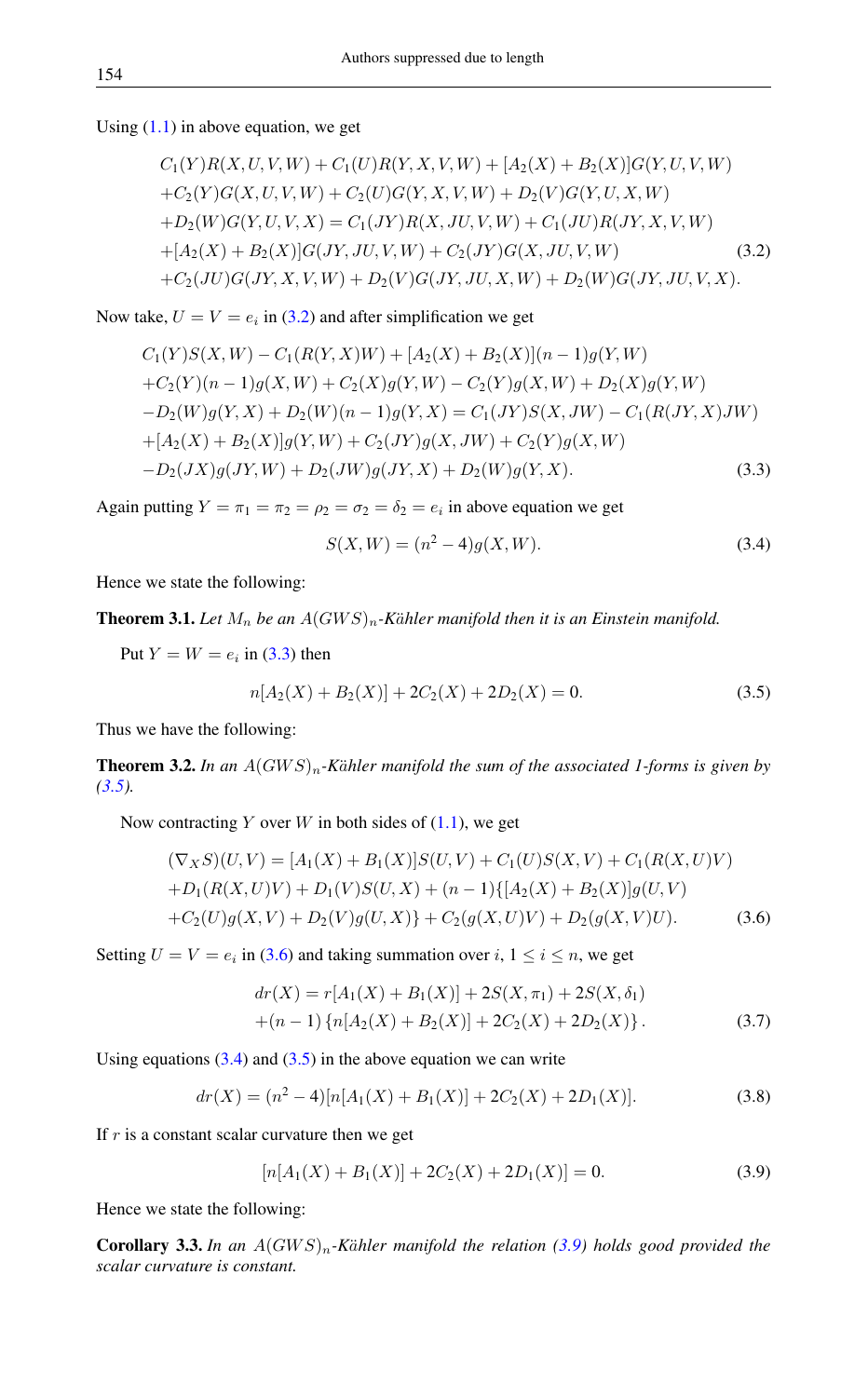Using the equation  $(3.4)$  in  $(3.7)$  we get

$$
dr(X) = r[A_1(X) + B_1(X)] + 2S(X, \pi_1) + 2S(X, \delta_1). \tag{3.10}
$$

If r is zero scalar curvature then above equation can be written as  $S(X, 2\pi<sub>1</sub> + 2\delta<sub>1</sub>) = 0$ . Thus we state the following corollary's:

**Corollary 3.4.** *If*  $M_n$  *is an*  $A(GWS)_n$ -Kähler manifold then  $2\pi_1 + 2\delta_1$  *is the eigen vector of the Ricci tensor* S *with respect to the zero eigen value.*

**Corollary 3.5.** Let  $M_n$  be an  $A(GWS)_n$ -Kähler manifold and also let  $\pi_1$  and  $\delta_1$  be linearly *independent then the manifold is Ricci flat.*

## 4  $A(GWRS)<sub>n</sub>$ -Kähler manifold

We suppose that  $(M_n, g)$  is an  $A(GWRS)_n$ -Kähler manifold. From [\(2.1\)](#page-1-0) we can record as

<span id="page-3-0"></span>
$$
(\nabla_X S)(U, V) = (\nabla_X S)(JU, JV). \tag{4.1}
$$

Using  $(1.2)$  in  $(4.1)$ , we get

<span id="page-3-1"></span>
$$
C_1(JU)S(X, JV) + D_1(JV)S(JU, X) + C_2(JU)g(X, JV) + D_2(JV)g(JU, X)
$$
  
= C<sub>1</sub>(U)S(X, V) + D<sub>1</sub>(V)S(U, X) + C<sub>2</sub>(U)g(X, V) + D<sub>2</sub>(V)g(U, X). (4.2)

Setting  $V = \pi_1 = \delta_1 = \pi_2 = \delta_2 = e_i$ , then the equation [\(4.2\)](#page-3-1) reduces to

<span id="page-3-2"></span>
$$
S(U, X) = -g(U, X). \tag{4.3}
$$

Hence we can write the following:

**Theorem 4.1.** *If*  $M_n$  *is an*  $A(GWRS)_n$ *-Kähler manifold then it is is an Einstein manifold.* 

Shrinking [\(4.2\)](#page-3-1), we can obtain

<span id="page-3-3"></span>
$$
2S(U, \delta_1) = -2D_2(U) - rC_1(U) - nC_2(U). \tag{4.4}
$$

Using  $(4.3)$  in  $(4.4)$ , we have

<span id="page-3-4"></span>
$$
2D_1(U) + nC_1(U) = 2D_2(U) + nC_2(U). \tag{4.5}
$$

Then we can declare the following:

**Corollary 4.2.** In an  $A(GWRS)_n$ -Kähler manifold  $(M^n, g)$   $(n > 2)$ , the sum of the associated *1-form are related by [\(4.5\)](#page-3-4).*

From equation  $(1.2)$  we get

$$
(\nabla_X S)(U, V) - (\nabla_U S)(X, V) = [A_1(X) + B_1(X)]S(U, V) - [A_1(U) + B_1(U)]S(X, V) + C_1(U)S(X, V) - C_1(X)S(U, V) + [A_2(X) + B_2(X)]g(U, V) + C_2(U)g(X, V) - [A_2(U) + B_2(U)]g(X, V) - C_2(X)g(U, V),
$$
\n(4.6)

shrinking above equation, we get

$$
-\frac{1}{2}dr(U) = S(U, \sigma_1) + S(U, \rho_1) - S(U, \pi_1) + r[C_1(U) - A_1(U) - B_1(U)]
$$
  
+(n-1)[C<sub>2</sub>(U) - A<sub>2</sub>(U) - B<sub>2</sub>(U)], (4.7)

using equation  $(4.3)$  then the above equation can be recorded as

$$
-\frac{1}{2}dr(U) = -(n+1)[A_1(U) + B_1(U) - C_1(U)] - (n-1)[A_2(U) + B_2(U) - C_2(U)],
$$
 (4.8)

if  $r$  is a constant scalar curvature then the above equation becomes

<span id="page-3-5"></span>
$$
-(n+1)[A1(U) + B1(U) - C1(U)] = (n-1)[A2(U) + B2(U) - C2(U)].
$$
 (4.9)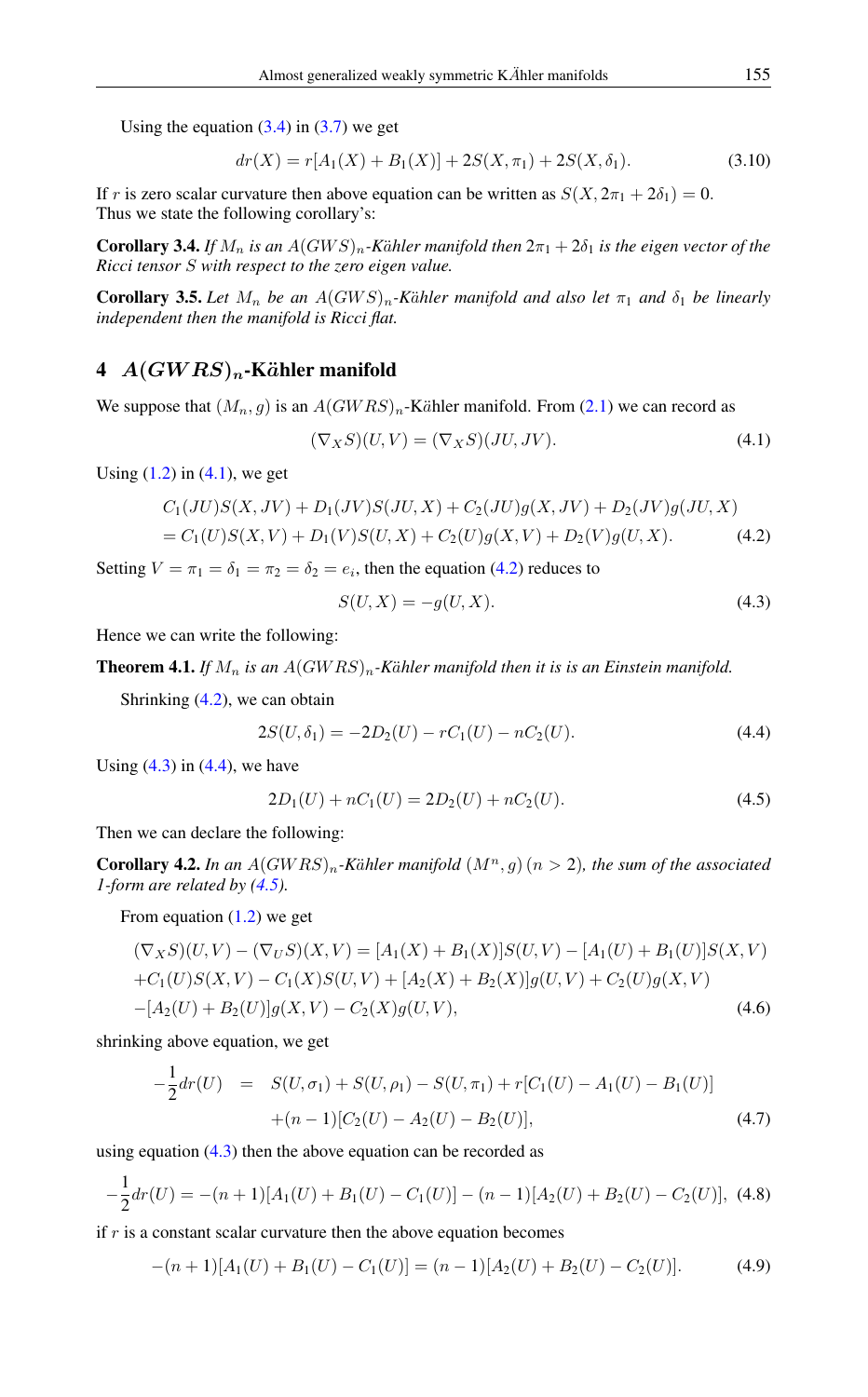**Corollary 4.3.** In an  $A(GWRS)_n$ -Kähler manifold  $(M^n, g)$   $(n > 2)$ , the relation [\(4.9\)](#page-3-5) holds *good provided the scalar curvature is constant.*

If  $A_2 = B_2 = C_2 = 0$  then the equation [\(4.9\)](#page-3-5) becomes

$$
A_1(U) + B_1(U) = C_1(U). \tag{4.10}
$$

If  $A_2 = B_2 = C_2 = D_2 = 0$  and  $A_1(U) + B_1(U) = C_1(U)$  then equation [\(1.2\)](#page-0-1) reduces to special type of weakly Ricci symmetric manifold. Hence we can state the following:

**Corollary 4.4.** An  $A(GWRS)_n$ -Kähler manifold  $(M^n, g)(n > 2)$  is reduced to special type of *weakly Ricci symmetric manifold provided*  $A_2 = B_2 = C_2 = D_2 = 0$  *and scalar curvature is constant.*

### 5  $A(GWBS)<sub>n</sub>$ -Kähler manifold

In this section we study  $A(GWBS)_n$ -Kähler manifold, we get

<span id="page-4-0"></span>
$$
B(JY, JV, U, W) = B(Y, V, U, W). \tag{5.1}
$$

Taking the covariant differentiation of  $(5.1)$  along an arbitrary vector field X then we get

<span id="page-4-1"></span>
$$
(\nabla_X B)(JY, JV, U, W) = \nabla_X B(Y, V, U, W), \tag{5.2}
$$

using  $(2.2)$  in  $(5.2)$ , we get

<span id="page-4-2"></span>
$$
C_1(Y)B(X, U, V, W) + C_1(U)B(Y, X, V, W) + [A_2(X) + B_2(X)]G(Y, U, V, W)
$$
  
+
$$
C_2(Y)G(X, U, V, W) + C_2(U)G(Y, X, V, W) + D_2(V)G(Y, U, X, W)
$$
  
+
$$
D_2(W)G(Y, U, V, X) = C_1(JY)B(X, JU, V, W) + C_1(JU)B(JY, X, V, W)
$$
  
+
$$
[A_2(X) + B_2(X)]G(JY, JU, V, W) + C_2(JY)G(X, JU, V, W)
$$
(5.3)  
+
$$
C_2(JU)G(JY, X, V, W) + D_2(V)G(JY, JU, X, W) + D_2(W)G(JY, JU, V, X).
$$

<span id="page-4-4"></span>Putting  $U = V = e_i$  in [\(5.3\)](#page-4-2) and after simplification we obtain

$$
C_1(Y)K(X,W) - C_1(B(Y,X)W) + [A_2(X) + B_2(X)](n-1)g(Y,W)
$$
  
+
$$
C_2(Y)(n-1)g(X,W) + C_2(X)g(Y,W) - C_2(Y)g(X,W) + D_2(X)g(Y,W)
$$
  
-
$$
D_2(W)g(Y,X) + D_2(W)(n-1)g(Y,X) = C_1(JY)K(X,JW) - C_1(R(JY,X)JW)
$$
  
+
$$
[A_2(X) + B_2(X)]g(Y,W) + C_2(JY)g(X,JW) + C_2(Y)g(X,W)
$$
  
-
$$
D_2(JX)g(JY,W) + D_2(JW)g(JY,X) + D_2(W)g(Y,X).
$$
 (5.4)

Setting  $Y = \pi_1 = \pi_2 = \rho_2 = \sigma_2 = \delta_2 = e_i$  then the above equation can be written as

<span id="page-4-3"></span>
$$
K(X, W) = (n^2 - 4)g(X, W), \tag{5.5}
$$

using  $(2.5)$  in  $(5.5)$ , we get

<span id="page-4-5"></span>
$$
S(X, W) = \tau g(X, W).
$$

where  $\tau = \frac{r+2(n+1)(n^2-4)}{2(n+1)}$  $\frac{n+1}{2(n+1)}$ . So we can say the following:

**Theorem 5.1.** *If*  $M^n$  *is an*  $A(GWBS)_n$ -Kähler manifold then it is an Einstein manifold.

Putting  $Y = W = e_i$  in [\(5.4\)](#page-4-4), we get

$$
n[A_2(X) + B_2(X)] + 2C_2(X) + 2D_2(X) = 0.
$$
\n(5.6)

**Theorem 5.2.** In an  $A(GWBS)<sub>n</sub>$ -Kähler manifold the sum of the associated 1-forms are related *by [\(5.6\)](#page-4-5).*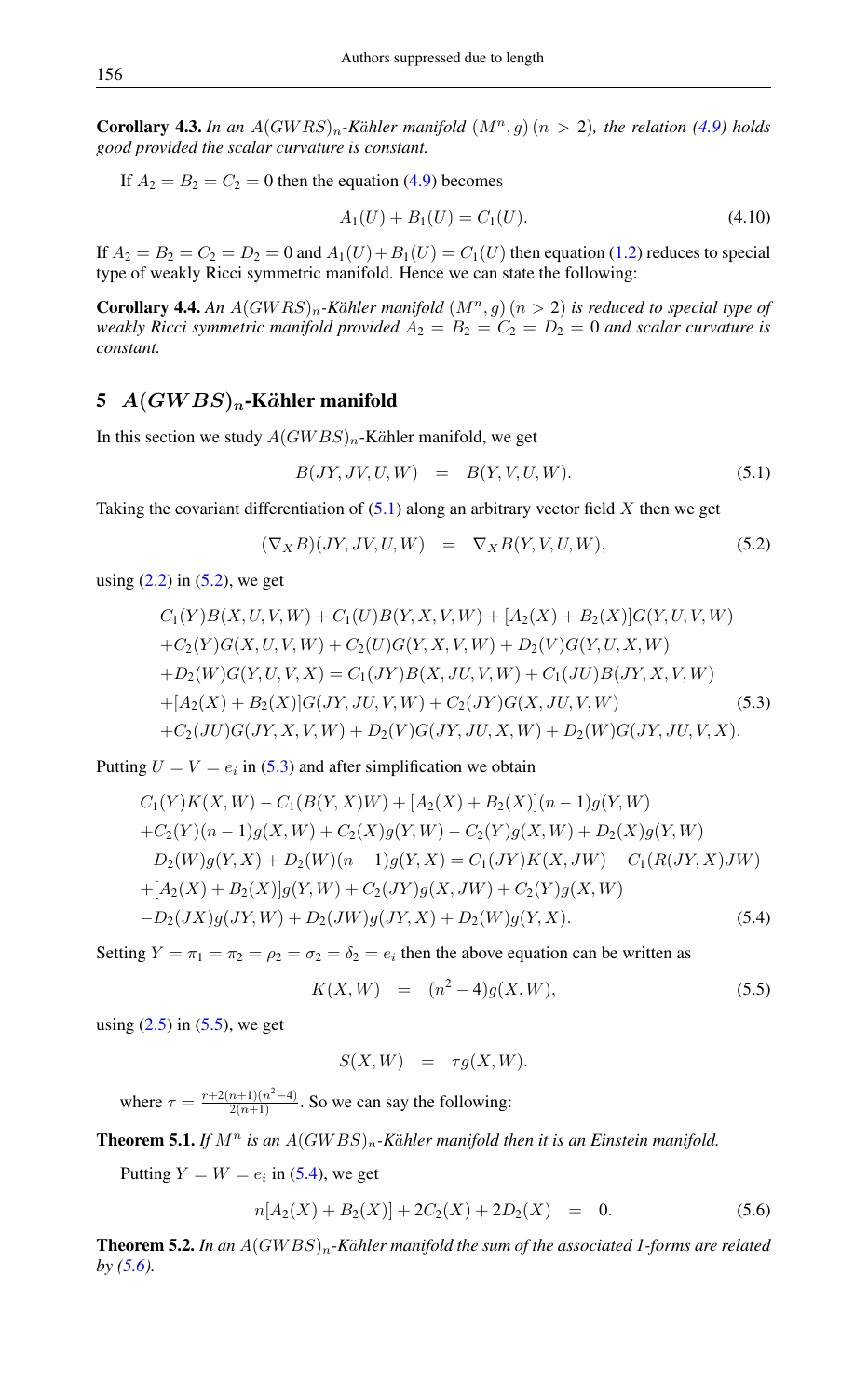# 6  $A(GWBRS)_n$ -Kähler manifold

We assume that Kähler manifold is an  $A(GWBRS)_n$ -Kähler manifold, then we have

<span id="page-5-13"></span>
$$
C_1(JU)K(X,JV) + D_1(JV)K(JU,X) + C_2(JU)g(X,JV) + D_2(JV)g(JU,X)
$$
  
= C<sub>1</sub>(U)K(X,V) + D<sub>1</sub>(V)K(U,X) + C<sub>2</sub>(U)g(X,V) + D<sub>2</sub>(V)g(U,X). (6.1)

Setting  $V = \pi_1 = \delta_1 = \pi_2 = \delta_2 = e_i$  then the equation [\(6.1\)](#page-5-13) can be written as

<span id="page-5-14"></span>
$$
K(X,W) = -g(X,W), \tag{6.2}
$$

using equation  $(2.5)$  in  $(6.2)$ , we get

$$
S(X, W) = \frac{rn + 2(n+2)}{n} g(X, W).
$$

Hence we state the following:

**Theorem 6.1.** *If*  $M^n$  *is an*  $A(GWBRS)_n$ -Kähler manifold then it is an Einstein manifold.

Putting  $X = V = e_i$  in equation [\(6.1\)](#page-5-13), we get

$$
2K(U, \delta_1) + 2D_2(U) + nC_2(U)] + C_1(U)\left\{\frac{nr}{4(n+1)}\right\} = 0.
$$
 (6.3)

using equation  $(6.2)$  then the preceeding equation can be written as

<span id="page-5-15"></span>
$$
-2D_1(U) + 2D_2(U) + nC_2(U) + C_1(U)\left\{\frac{r}{4(n+1)}\right\} = 0.
$$
 (6.4)

Therefore we can say the following:

**Theorem 6.2.** In an  $A(GWBRS)_n$ -Kähler manifold  $(M^n, g)(n > 2)$ , the sum of the associated *1-form are related by [\(6.4\)](#page-5-15).*

# <span id="page-5-0"></span>References

- <span id="page-5-3"></span>[1] K. K. Baishya, *on generalized weakly symmetric manifolds,* Bull. Transilv. Univ. Brasov Ser. III, 10(59), (2017), 31-38.
- <span id="page-5-9"></span>[2] K. K. Baishya, *Note on almost generalized pseudo Ricci symmetric manifold,* Kyungpook Mathematical journal, 57, (2017), 517-523.
- <span id="page-5-5"></span>[3] K. K. Baishya and P. R. Chowdhury, *On almost generalized weakly symmetric LP-Sasakian manifolds,* Seria Mathematica, Informatica LV, 2, (2017), 51-64.
- <span id="page-5-6"></span>[4] E. Cartan, *Surune classes remarquable d'espaces de Riemannian,*Bull. Soc. Math. France, 54, (1926), 214-264.
- <span id="page-5-7"></span>[5] M. C. Chaki, *On pseudo Ricci symmetric maniflod,*Bulg. J. Physics, 15, (1998), 526-531.
- <span id="page-5-8"></span>[6] U. C. De and A. K. Gazi, *On almost pseudo symmetric maniflod,* Annales Univ. Sci. Budapest, 51 (2008), 53-68.
- <span id="page-5-4"></span>[7] R. S. D. Dubey, *Generalized recurrent space,* Indian J. Pure Appl. Math., 10 (1979), 1508-1513.
- <span id="page-5-2"></span>[8] F. Malek and M. Samawaki, *On weakly symmetric Rimannian manifolds,* Differ. Geom. Dyn. Syst., 10, (2008), 149-155.
- <span id="page-5-10"></span>[9] M. M. Praveena and C. S. Bagewadi, *On almost pseudo symmetric Kähler manifolds*, Palest. J. Math., 44:6(II), (2017), 272–278.
- <span id="page-5-11"></span>[10] M. M. Praveena and C. S. Bagewadi, *On almost pseudo Bochner symmetric generalized complex space forms,* Acta Math. Acad. Paedagog. Nyhazi. (N.S.), 32, (2016), 149–159.
- <span id="page-5-12"></span>[11] M. M. Praveena, C. S. Bagewadi and M. R. Krishnamurthy, *Solitons of Kählerian space-time manifolds*, Int. J. Geom. Methods Mod. Phys, (2021) 2150021 (12 pages), DOI: 10.1142/S0219887821500213.
- <span id="page-5-1"></span>[12] A. A. Shaikh and S. K. Hui, *On decomposable weakly conharmonically symmetric manifolds,* Lobachevskii J. of Math., 29(4), (2008), 206-215.